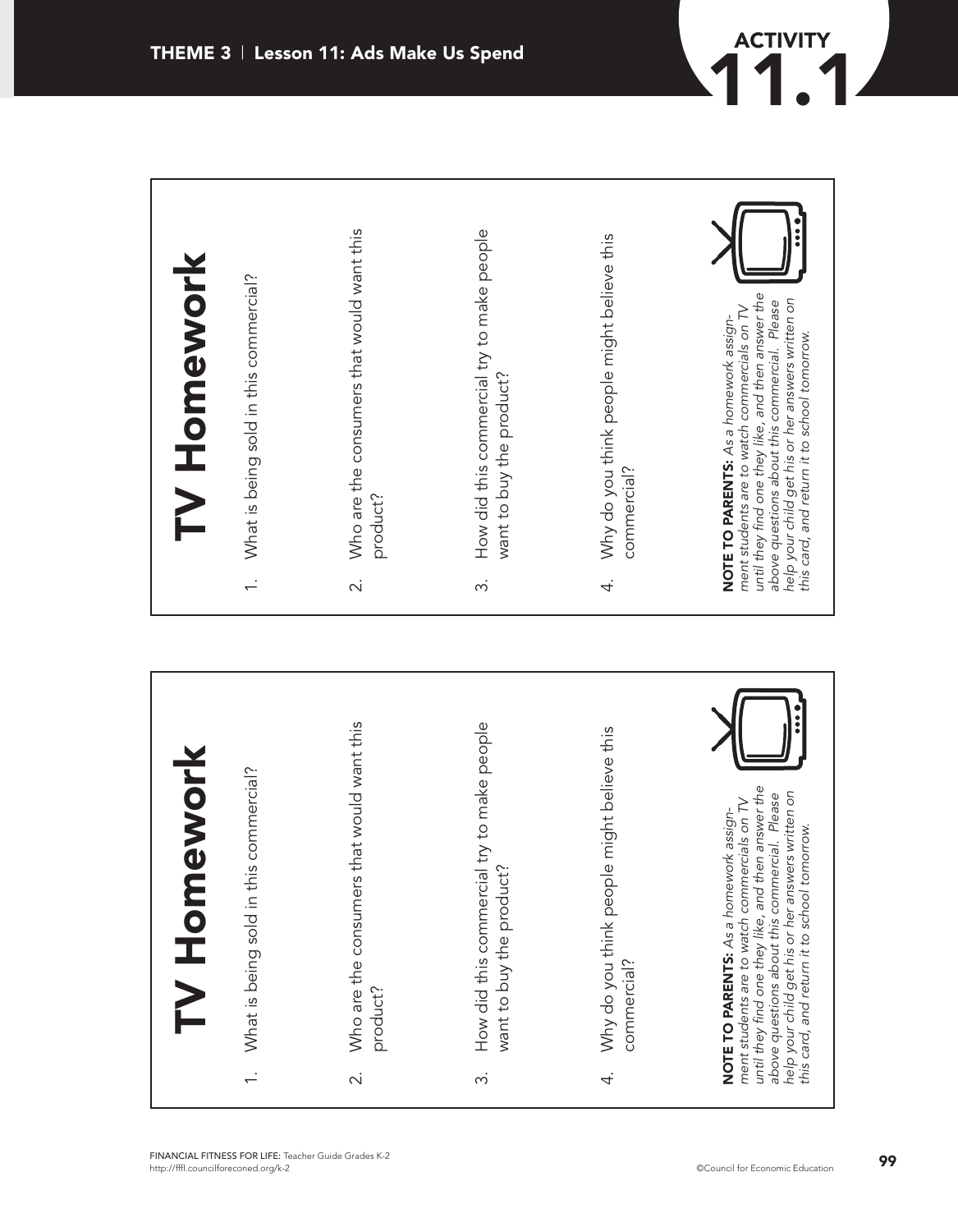

## **Making Consumers Want to Buy**